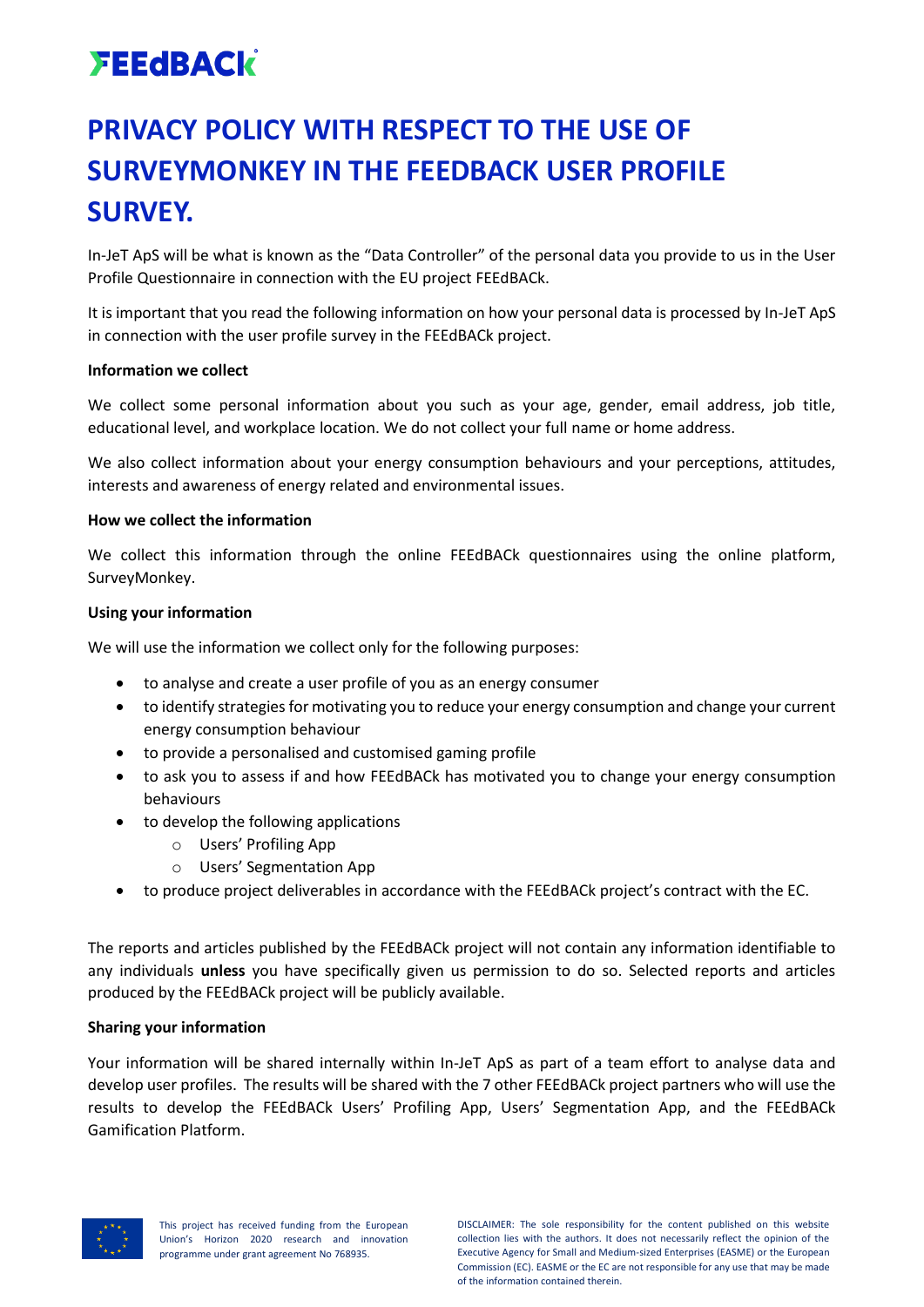## **FEEdBACK**

The FEEdBACk partners are:

- Instituto de Engenharia de Sistemas e Computadores, Tecnologia e Ciência (INESC TEC), Portugal
- Delft University of Technology (TUDelft), Netherlands
- Ecole Polytechnique Fédérale de Lausanne (EPFL), Schwitzerland
- DEXMA Sensors S.L. (DEXMA), Spain
- LiMETOOLS Ltd (LiMETOOLS), United Kingdom
- Kreis Lippe Der Landrat (KREIS LIPPE), Germany
- Estudi Ramon Folch I Associats SL (ERF), Spain.

To contact a FEEdBACk partner please see below under "Contacts".

### **Keeping your information secure**

We take protection of your data seriously and have put in place appropriate physical and technical measures to safeguard the information we collect in connection with the FEEdBACk project. However, please note that although we take reasonable steps to protect your information, no website, Internet transmission, computer system, or wireless connection is completely secure.

The information we collect via the User Profile Questionnaire will be stored on SurveyMonkey servers in United States. Survey Monkey is certified under the EU-US Privacy Shield Program designed by the U.S. Department of Commerce and European Commission. You can read more about the EU-US Privacy Shield Progra[m here.](https://www.commerce.gov/news/fact-sheets/2016/02/fact-sheet-overview-eu-us-privacy-shield-framework)

### **Your rights**

We take your rights seriously and you have the right to:

- request details about the information we collect about you
- request us to correct inaccuracies in that information
- object to or request the restriction of processing your information
- request access to your information
- request erasure of your information
- object to or request the restriction of the portability of your information
- lodge a complaint with a supervisory authority and/or with the project's Data Protection Officer.

If you request deletion of personal information, you acknowledge that you may not be able to access or use the FEEdBACk apps and gaming platform.

You have the right to withdraw from the FEEdBACk project at any time without detriment.

You can exercise these rights by contacting either your FEEdBACk representative or by emailing the ministry of

### **Data retention**

We will not keep your personal data for longer than is necessary for the purpose it was collected. This means that data will be erased from our systems when it is no longer required.

We will retain your information:

- for the duration of your participation in the FEEdBACk project
- as required under our project contract with the EC, or with regard to our statutory obligations